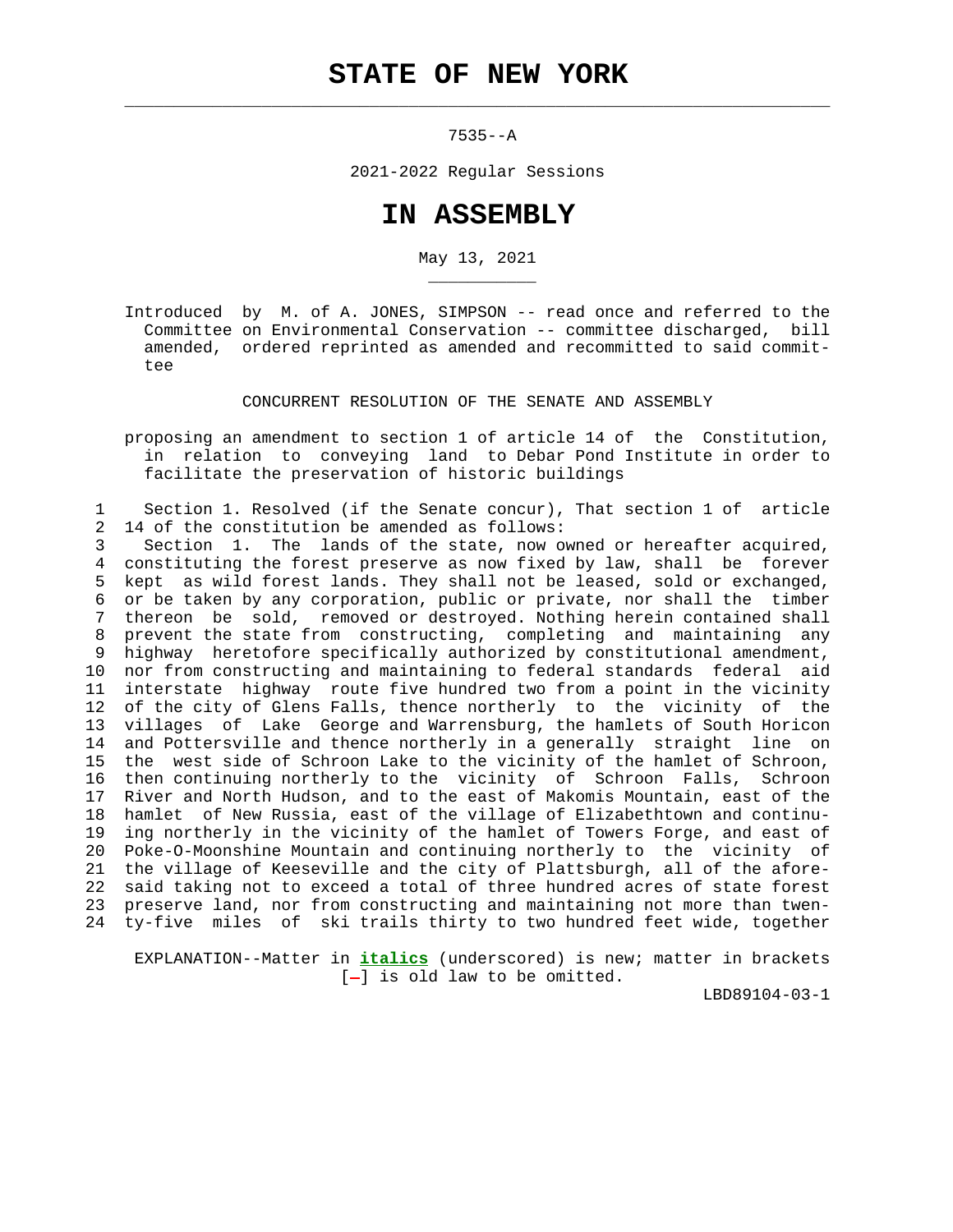1 with appurtenances thereto, provided that no more than five miles of 2 such trails shall be in excess of one hundred twenty feet wide, on the 3 north, east and northwest slopes of Whiteface Mountain in Essex county, 4 nor from constructing and maintaining not more than twenty-five miles of 5 ski trails thirty to two hundred feet wide, together with appurtenances 6 thereto, provided that no more than two miles of such trails shall be in 7 excess of one hundred twenty feet wide, on the slopes of Belleayre Moun- 8 tain in Ulster and Delaware counties and not more than forty miles of 9 ski trails thirty to two hundred feet wide, together with appurtenances 10 thereto, provided that no more than eight miles of such trails shall be 11 in excess of one hundred twenty feet wide, on the slopes of Gore and 12 Pete Gay mountains in Warren county, nor from relocating, reconstructing 13 and maintaining a total of not more than fifty miles of existing state 14 highways for the purpose of eliminating the hazards of dangerous curves 15 and grades, provided a total of no more than four hundred acres of 16 forest preserve land shall be used for such purpose and that no single 17 relocated portion of any highway shall exceed one mile in length. 18 Notwithstanding the foregoing provisions, the state may convey to the 19 village of Saranac Lake ten acres of forest preserve land adjacent to 20 the boundaries of such village for public use in providing for refuse 21 disposal and in exchange therefore the village of Saranac Lake shall 22 convey to the state thirty acres of certain true forest land owned by 23 such village on Roaring Brook in the northern half of Lot 113, Township 24 11, Richards Survey. Notwithstanding the foregoing provisions, the state 25 may convey to the town of Arietta twenty-eight acres of forest preserve 26 land within such town for public use in providing for the extension of 27 the runway and landing strip of the Piseco airport and in exchange 28 therefor the town of Arietta shall convey to the state thirty acres of 29 certain land owned by such town in the town of Arietta. Notwithstanding 30 the foregoing provisions and subject to legislative approval of the 31 tracts to be exchanged prior to the actual transfer of title, the state, 32 in order to consolidate its land holdings for better management, may 33 convey to International Paper Company approximately eight thousand five 34 hundred acres of forest preserve land located in townships two and three 35 of Totten and Crossfield Purchase and township nine of the Moose River 36 Tract, Hamilton county, and in exchange therefore International Paper 37 Company shall convey to the state for incorporation into the forest 38 preserve approximately the same number of acres of land located within 39 such townships and such County on condition that the legislature shall 40 determine that the lands to be received by the state are at least equal 41 in value to the lands to be conveyed by the state. Notwithstanding the 42 foregoing provisions and subject to legislative approval of the tracts 43 to be exchanged prior to the actual transfer of title and the conditions 44 herein set forth, the state, in order to facilitate the preservation of 45 historic buildings listed on the national register of historic places by 46 rejoining an historic grouping of buildings under unitary ownership and 47 stewardship, may convey to Sagamore Institute Inc., a not-for-profit 48 educational organization, approximately ten acres of land and buildings 49 thereon adjoining the real property of the Sagamore Institute, Inc. and 50 located on Sagamore Road, near Raquette Lake Village, in the Town of 51 Long Lake, county of Hamilton, and in exchange therefor; Sagamore Insti- 52 tute, Inc. shall convey to the state for incorporation into the forest 53 preserve approximately two hundred acres of wild forest land located 54 within the Adirondack Park on condition that the legislature shall 55 determine that the lands to be received by the state are at least equal 56 in value to the lands and buildings to be conveyed by the state and that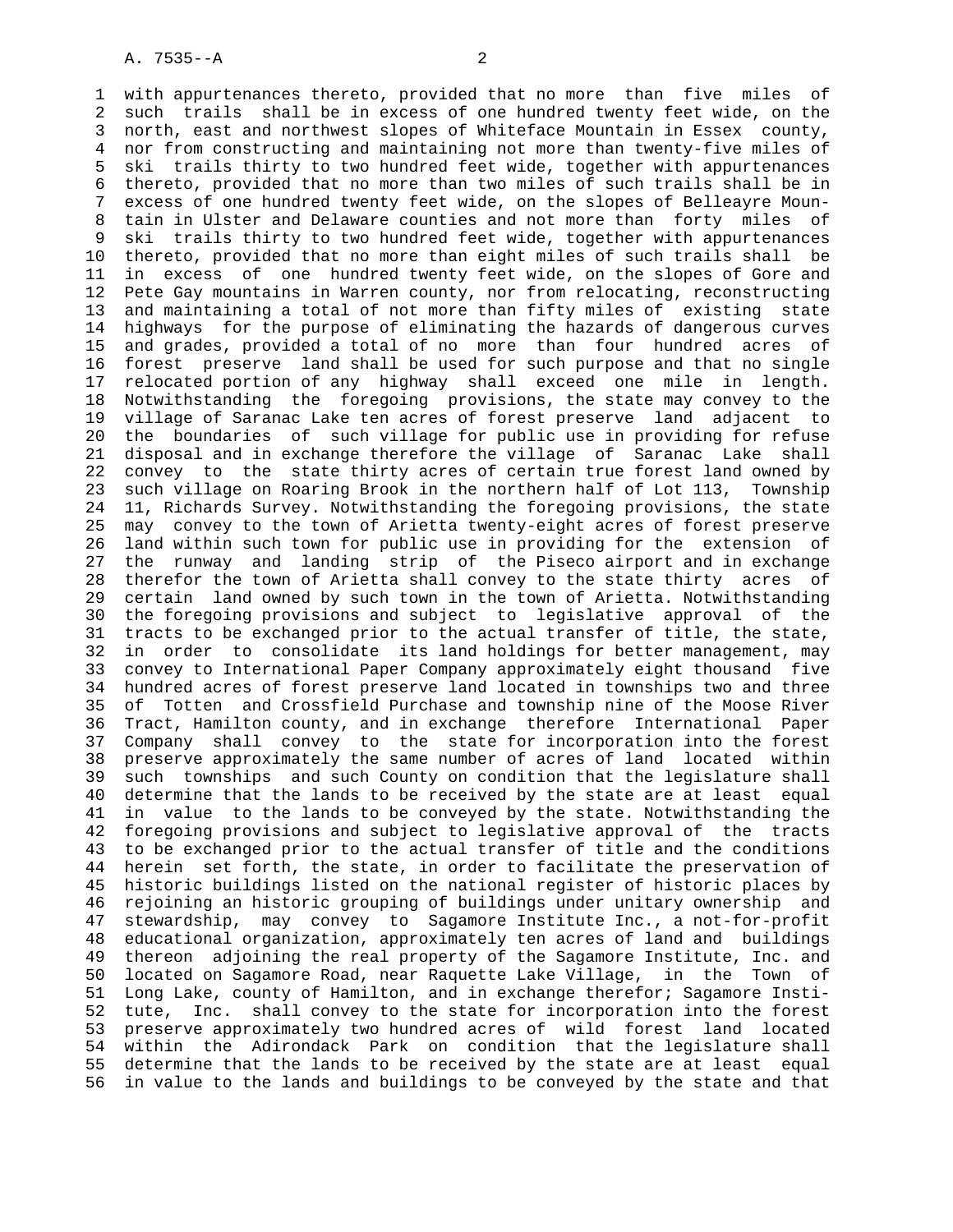1 the natural and historic character of the lands and buildings conveyed 2 by the state will be secured by appropriate covenants and restrictions 3 and that the lands and buildings conveyed by the state will reasonably 4 be available for public visits according to agreement between Sagamore 5 Institute, Inc. and the state. Notwithstanding the foregoing provisions 6 the state may convey to the town of Arietta fifty acres of forest 7 preserve land within such town for public use in providing for the 8 extension of the runway and landing strip of the Piseco airport and 9 providing for the maintenance of a clear zone around such runway, and in 10 exchange therefor, the town of Arietta shall convey to the state fifty- 11 three acres of true forest land located in lot 2 township 2 Totten and 12 Crossfield's Purchase in the town of Lake Pleasant.

 13 Notwithstanding the foregoing provisions and subject to legislative 14 approval prior to actual transfer of title, the state may convey to the 15 town of Keene, Essex county, for public use as a cemetery owned by such 16 town, approximately twelve acres of forest preserve land within such 17 town and, in exchange therefor, the town of Keene shall convey to the 18 state for incorporation into the forest preserve approximately one 19 hundred forty-four acres of land, together with an easement over land 20 owned by such town including the riverbed adjacent to the land to be 21 conveyed to the state that will restrict further development of such 22 land, on condition that the legislature shall determine that the proper- 23 ty to be received by the state is at least equal in value to the land to 24 be conveyed by the state.

 25 Notwithstanding the foregoing provisions and subject to legislative 26 approval prior to actual transfer of title, because there is no viable 27 alternative to using forest preserve lands for the siting of drinking 28 water wells and necessary appurtenances and because such wells are 29 necessary to meet drinking water quality standards, the state may convey 30 to the town of Long Lake, Hamilton county, one acre of forest preserve 31 land within such town for public use as the site of such drinking water 32 wells and necessary appurtenances for the municipal water supply for the 33 hamlet of Raquette Lake. In exchange therefor, the town of Long Lake 34 shall convey to the state at least twelve acres of land located in 35 Hamilton county for incorporation into the forest preserve that the 36 legislature shall determine is at least equal in value to the land to be 37 conveyed by the state. The Raquette Lake surface reservoir shall be 38 abandoned as a drinking water supply source.

 39 Notwithstanding the foregoing provisions and subject to legislative 40 approval prior to actual transfer of title, the state may convey to 41 National Grid up to six acres adjoining State Route 56 in St. Lawrence 42 County where it passes through Forest Preserve in Township 5, Lots 1, 2, 43 5 and 6 that is necessary and appropriate for National Grid to construct 44 a new 46kV power line and in exchange therefore National Grid shall 45 convey to the state for incorporation into the forest preserve at least 46 10 acres of forest land owned by National Grid in St. Lawrence county, 47 on condition that the legislature shall determine that the property to 48 be received by the state is at least equal in value to the land conveyed 49 by the state.

 50 Notwithstanding the foregoing provisions, the legislature may author- 51 ize the settlement, according to terms determined by the legislature, of 52 title disputes in township forty, Totten and Crossfield purchase in the 53 town of Long Lake, Hamilton county, to resolve longstanding and compet- 54 ing claims of title between the state and private parties in said town- 55 ship, provided that prior to, and as a condition of such settlement, 56 land purchased without the use of state-appropriated funds, and suitable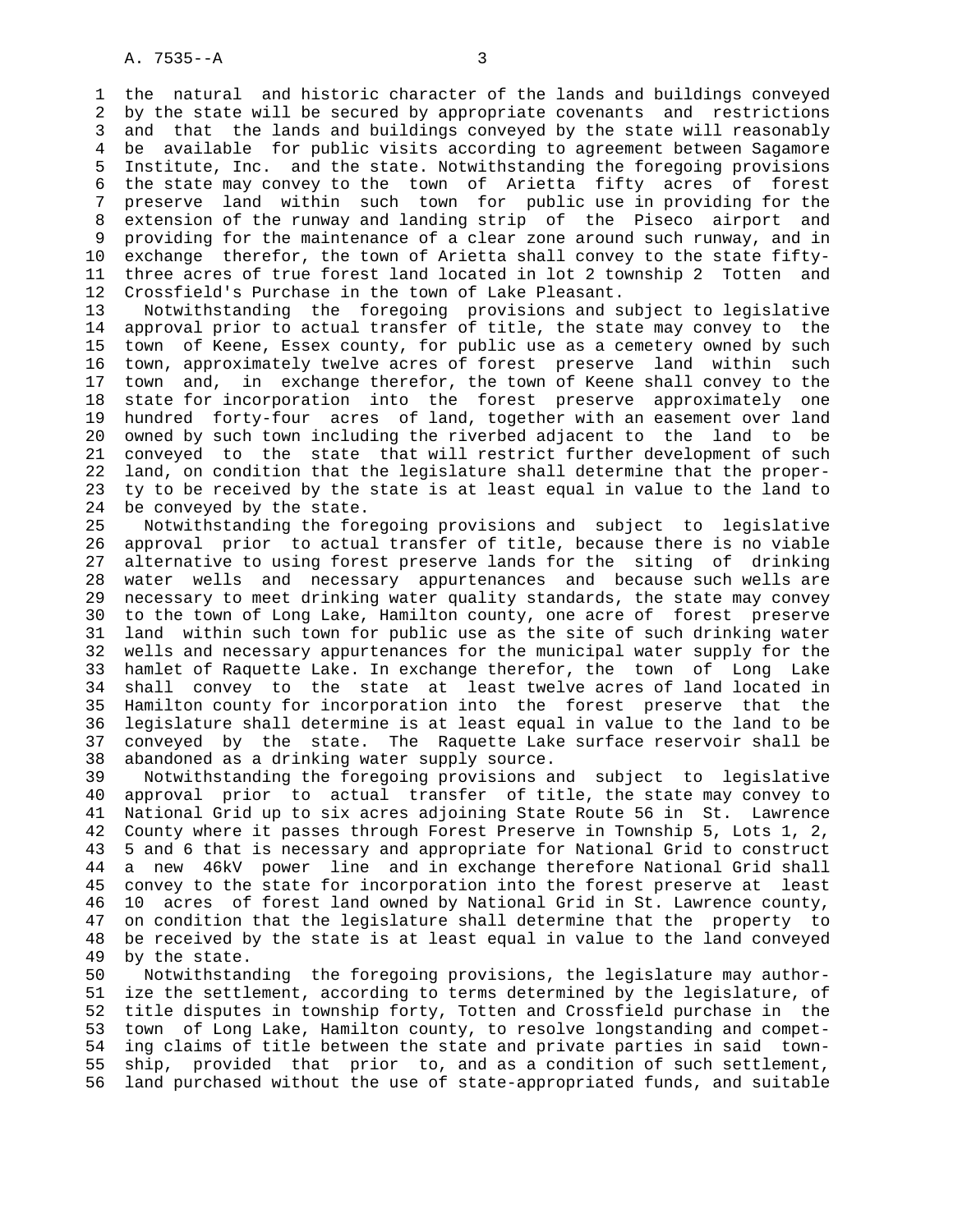1 for incorporation in the forest preserve within the Adirondack park, 2 shall be conveyed to the state on the condition that the legislature 3 shall determine that the property to be conveyed to the state shall 4 provide a net benefit to the forest preserve as compared to the township 5 forty lands subject to such settlement.

 6 Notwithstanding the foregoing provisions, the state may authorize NYCO 7 Minerals, Inc. to engage in mineral sampling operations, solely at its 8 expense, to determine the quantity and quality of wollastonite on 9 approximately 200 acres of forest preserve land contained in lot 8, 10 Stowers survey, town of Lewis, Essex county provided that NYCO Minerals, 11 Inc. shall provide the data and information derived from such drilling 12 to the state for appraisal purposes. Subject to legislative approval of 13 the tracts to be exchanged prior to the actual transfer of title, the 14 state may subsequently convey said lot 8 to NYCO Minerals, Inc., and, in 15 exchange therefor, NYCO Minerals, Inc. shall convey to the state for 16 incorporation into the forest preserve not less than the same number of 17 acres of land, on condition that the legislature shall determine that 18 the lands to be received by the state are equal to or greater than the 19 value of the land to be conveyed by the state and on condition that the 20 assessed value of the land to be conveyed to the state shall total not 21 less than one million dollars. When NYCO Minerals, Inc. terminates all 22 mining operations on such lot 8 it shall remediate the site and convey 23 title to such lot back to the state of New York for inclusion in the 24 forest preserve. In the event that lot 8 is not conveyed to NYCO 25 Minerals, Inc. pursuant to this paragraph, NYCO Minerals, Inc. never- 26 theless shall convey to the state for incorporation into the forest 27 preserve not less than the same number of acres of land that is 28 disturbed by any mineral sampling operations conducted on said lot 8 29 pursuant to this paragraph on condition that the legislature shall 30 determine that the lands to be received by the state are equal to or 31 greater than the value of the lands disturbed by the mineral sampling 32 operations.

 33 Notwithstanding the foregoing provisions and subject to legislative 34 approval prior to actual transfer of title, a total of no more than two 35 hundred fifty acres of forest preserve land shall be used for the estab- 36 lishment of a health and safety land account. Where no viable alterna- 37 tive exists and other criteria developed by the legislature are satis- 38 fied, a town, village or county may apply, pursuant to a process 39 determined by the legislature, to the health and safety land account for 40 projects limited to: address bridge hazards or safety on county high- 41 ways, and town highways listed on the local highway inventory maintained 42 by the department of transportation, dedicated, and in existence on 43 January first, two thousand fifteen, and annually plowed and regularly 44 maintained; elimination of the hazards of dangerous curves and grades on 45 county highways, and town highways listed on the local highway inventory 46 maintained by the department of transportation, dedicated, and in exist- 47 ence on January first, two thousand fifteen, and annually plowed and 48 regularly maintained; relocation and reconstruction and maintenance of 49 county highways, and town highways listed on the local highway inventory 50 maintained by the department of transportation, dedicated, and in exist- 51 ence on January first, two thousand fifteen and annually plowed and 52 regularly maintained, provided further that no single relocated portion 53 of any such highway shall exceed one mile in length; and water wells and 54 necessary appurtenances when such wells are necessary to meet drinking 55 water quality standards and are located within five hundred thirty feet 56 of state highways, county highways, and town highways listed on the